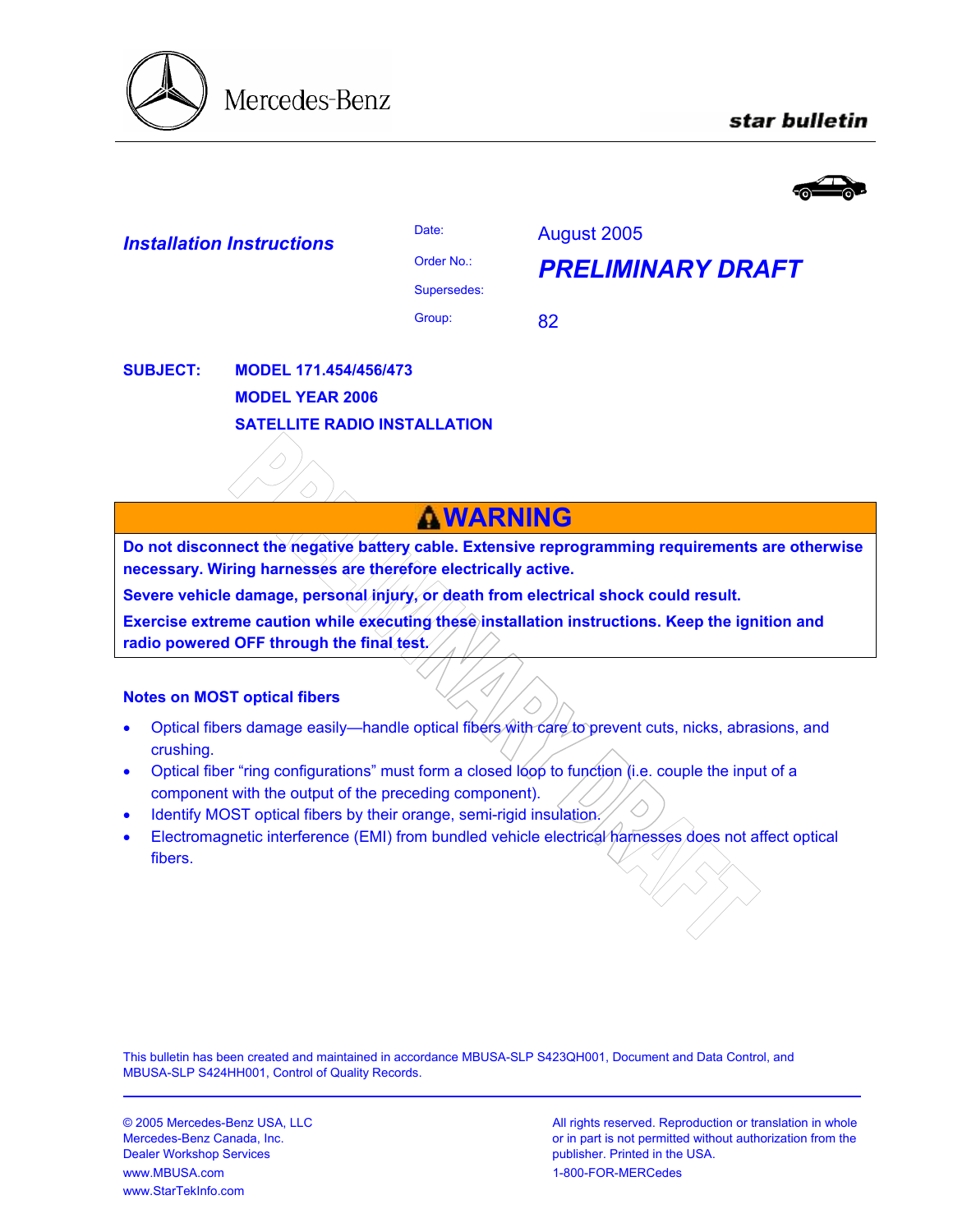#### **A. Preparation for the installation**

- 1. Read these installation instructions in their entirety before proceeding.
- 2. Unpack and compare the installation kit contents against the Parts Information list—Section K.
- 3. Place the operating guides and customer accessories in the glove box or appropriate storage compartment.
- 4. Remove the trunk lid paneling.
	- Refer to *WIS document*: AR68.30-P-8150 V, "Remove/install trunk lid paneling"
- 5. Remove the center trunk paneling.
	- Refer to WIS *document*: AR68.30-P-4810V, "Remove/install center trunk paneling"
- 6. Cover the trunk floor to catch metal chips from drilling

### **B. Drilling the hole for the** *2nd generation* **SDARS antenna (Single connector)**

- 1. Mask the outside of the trunk lid with masking tape (approx 8" x 8" area) in the area where the hole will be drilled. (Figure 1).
- 2. Open trunk lid.



**Figure 1 P82.60-xxxx-71** 

3. Mark the center of the hole (B) in the trunk lid panel.

**Note:** The hole (B) must be marked 5mm under the existing hole in the reinforcement panel of the trunk lid (A) – See Figure 2. The centerline of the hole (A) is the same as the centerline of the new hole (B).

4. Drill a 3 mm diameter pilot hole at the mark indicated in step 3 (B, Figure 2).

# **ACAUTION**

**Drilling metal can cause airborne metal chips.** 

**Airborne metal chips can cause serious injury to the eyes.** 

**Use protective eyewear.** 



**Figure 2** P82.60-xxxx-71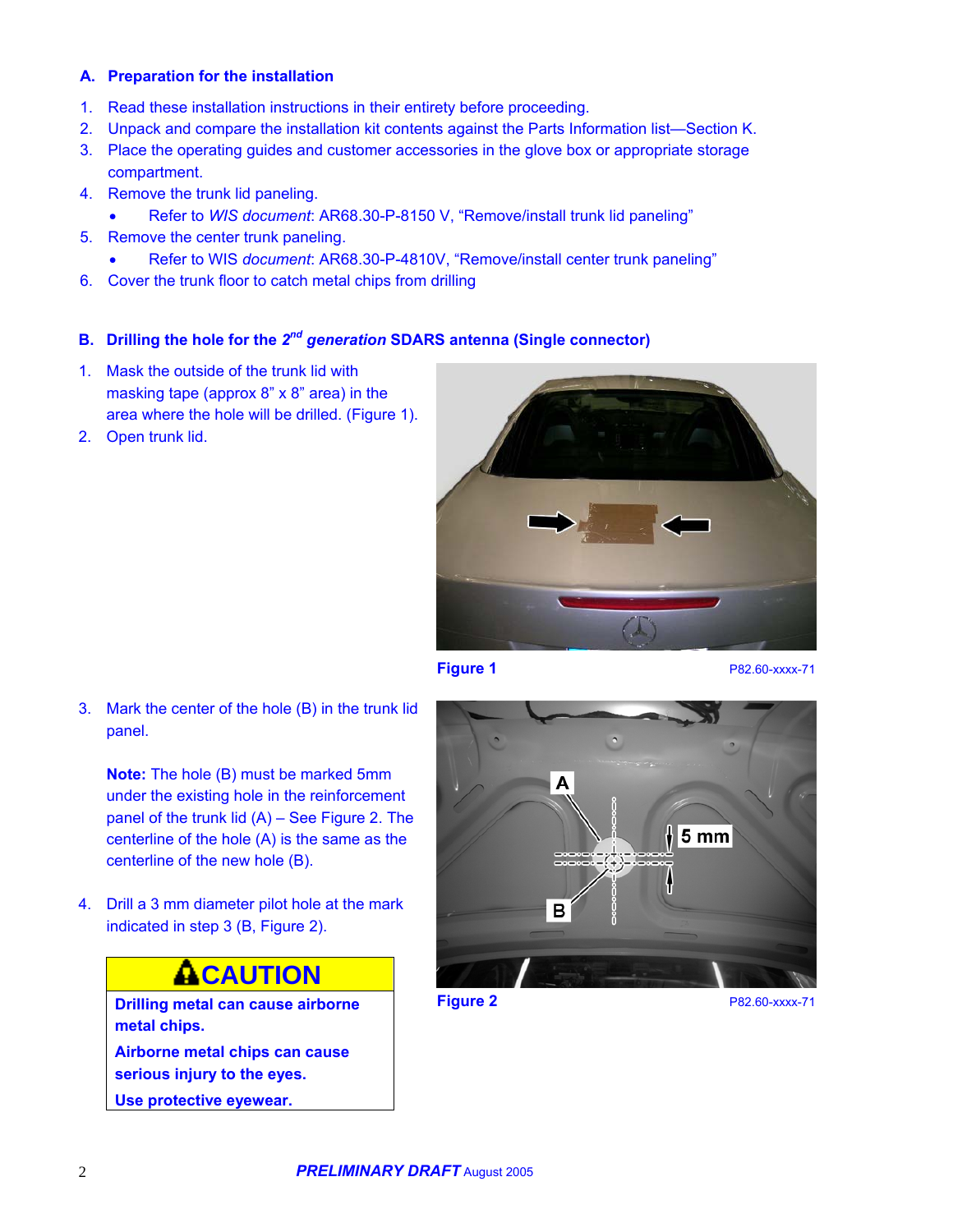#### **NOTICE!**

#### **Using a hole saw will damage the trunk lid. Do not use a hole saw.**

- 5. Drill the 3 mm pilot hole to an enlarged 6 mm diameter pilot hole.
- 6. Drill the 6 mm pilot hole to an enlarged **14 mm diameter** hole using a UniBit®
- 7. Remove the burrs around the hole edge and carefully clean away the metal chips from the trunk lid with a vacuum cleaner or compressed air.
- 8. Remove the masking tape from the trunk lid and remove the cover with metal chips from the trunk floor.
- 9. Thoroughly coat the 14 mm hole edge with primer and follow the approved manufacturer's recommended drying time.
- **C. Installing the** *2nd generation* **SDARS antenna (Single connector)**
- $\blacktriangleright$ **If upgrading the** *1st generation* **SDARS antenna to the** *2nd generation* **SDARS antenna, start with step 1. Otherwise, skip to step 3.**

#### **NOTICE!**

**Upgrading a** *1st generation* **antenna to a** *2nd generation* **antenna involves using the kit-included "copper" washer for grounding.** 

**The 2nd generation antenna will not perform optimally using the plastic washer.** 

- 1. Remove the paper backing from the self-adhesive side of the "thicker" "copper" washer.
- 2. Affix the adhesive side of the washer (A, Figure 5) around the 20 mm hole of the trunk lid underside.
- 3. Loosen the T25 Torx screw (A, Figure 3) in the antenna sleeve.
- 4. Feed the antenna lead (B, Figure 3), from the topside of the trunk lid, through the 14 mm hole.
- 5. Carefully insert the SDARS antenna sleeve into the hole, or washer if upgrading, until it audibly engages.

#### **NOTICE!**

**Applying force to body panels can result in damage.** 

**Excessive force will dent the trunk lid.** 

**Do not use excessive force when inserting antenna sleeve into the washer.**



**Figure 3** P82.60-xxxx-71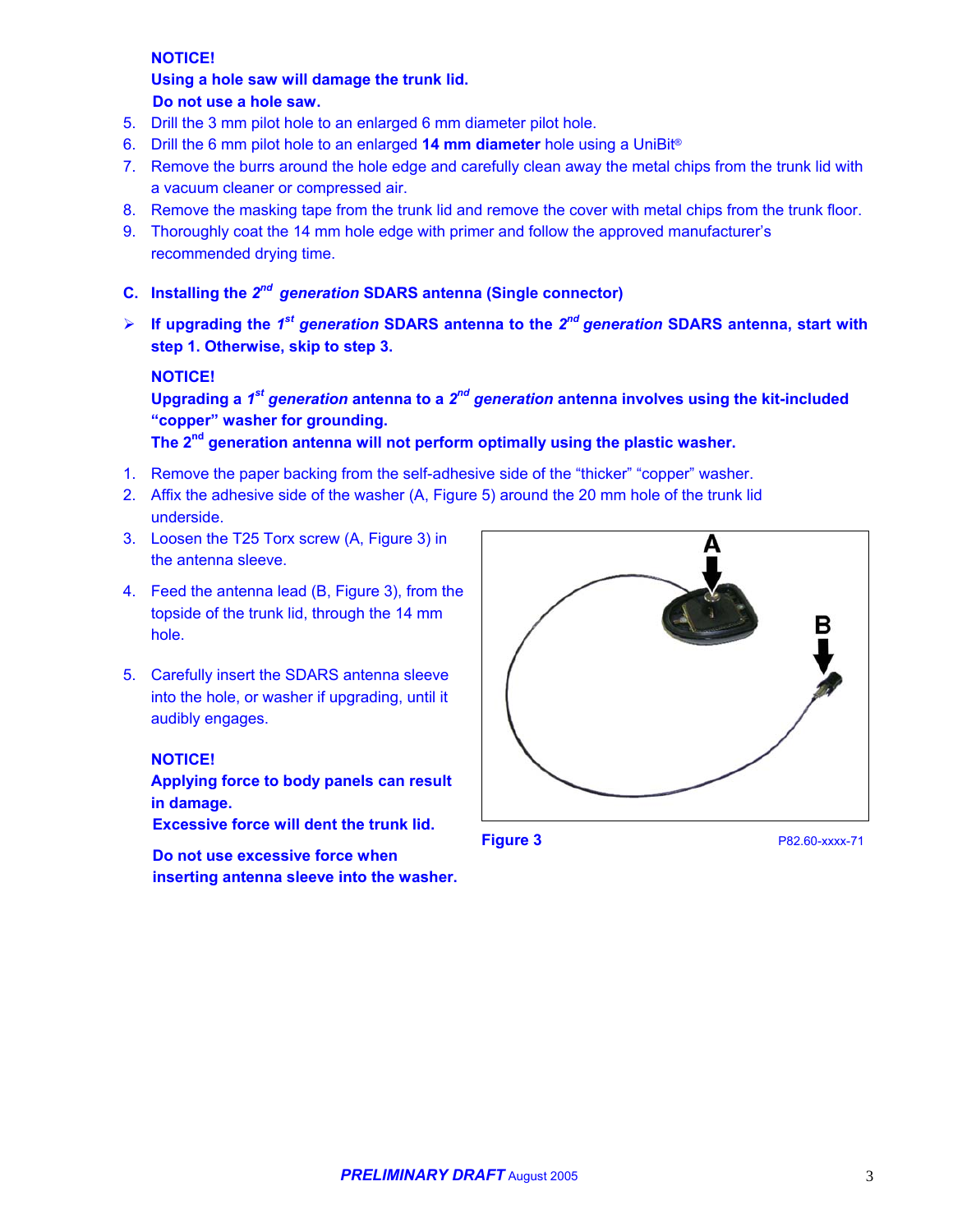- 6. Align the SDARS antenna straight with the vertical end (A, Figure 4) facing the vehicle front and the beveled end (B, Figure 4) facing the vehicle rear.
- 7. Apply light downward pressure to the SDARS antenna so to the gasket fully seats flush against the trunk lid.

# **NOTICE!**

**Applying force to body panels can result in damage. Excessive force will dent the trunk lid. Do not use excessive force when seating the gasket to the trunk lid.** 

8. Tighten, but do not over tighten, the T25 Torx screw (A, Figure 3) in the SDARS antenna sleeve while holding the antenna from above to prevent it from turning.



**Figure 4** P82.60-xxxx-71

- 9. Find the preinstalled, foam-covered antenna leads at the trunk-panel collar (A, Figure 5).
- 10. Route the SDARS antenna cables through the tunnel at the trunk lid underside.
- 11. Connect the SDARS antenna lead to the preinstalled antenna lead.

**Note:** Make sure the connector lock into the plastic retainer clip. There is no use for the male preinstalled antenna lead with the *2nd generation* antenna.



**Figure 5 P82.60-xxxx-71**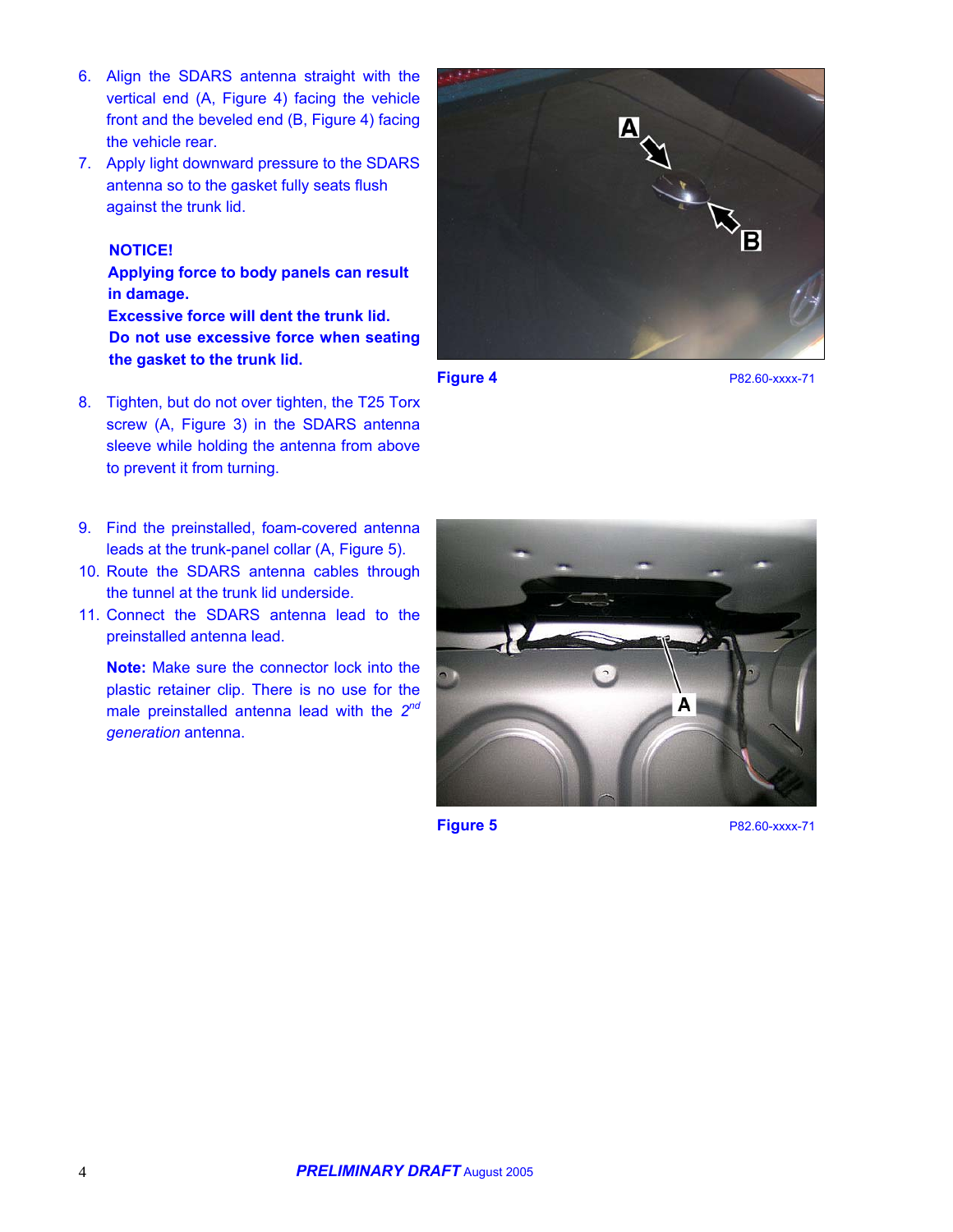12. Secure the coupled connectors to the preinstalled harness along the panel collar of the trunk lid with three wire ties (Figure 6).



**Figure 6 P82.60-xxxx-71** 

#### **D. Installing the SDARS control module (part 1)**

1. Remove the plastic cover in the left paneling of the trunk (A, Figure 7).



**Figure 7** P82.60-xxxx-71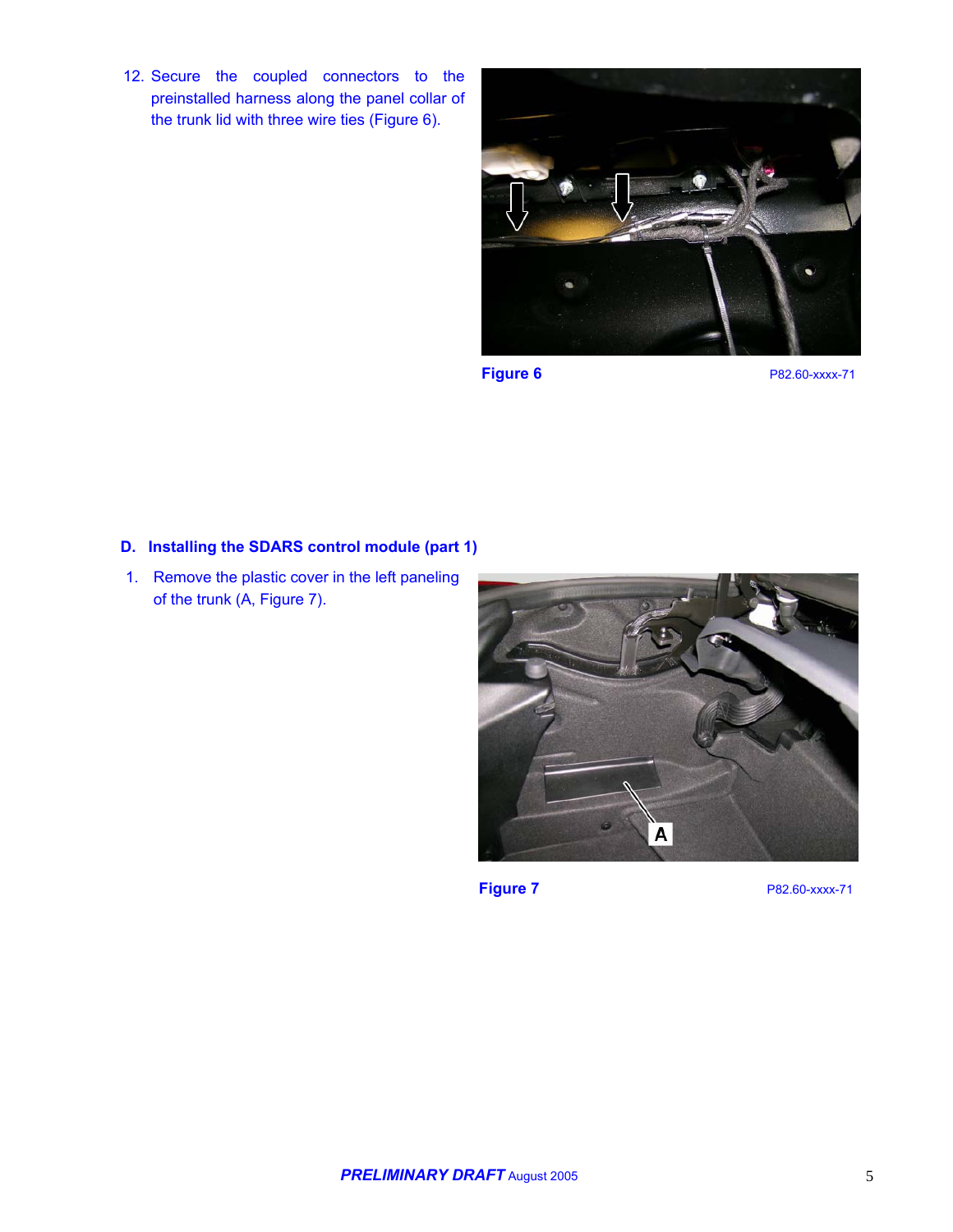- 2. In the left side of the load compartment, find and identify:
	- Power supply (A, Figure 8)
	- SDARS MOST connector (B, Figure 8)
	- Antenna connectors (C, Figure 8)
- 3. Carefully cut the wire tie securing the preinstalled harness (D, Figure 8) and remove the wire tie anchor from the hole (D, Figure 8).



**Figure 8** P82.60-xxxx-71

4. The SDARS bracket assembly consists of two parts (A and B, Figure 9).



**Figure 9 P82.60-xxxx-71** 

5. Mount the part A of the SDARS bracket (A, Figure 9 and A, Figure 10) over the body paneling with the two provided screws M5 (B, Figure 10).

**Hint:** The bracket must be behind the body paneling.

**Note:** Be careful not to pinch any wires between the bracket and floor when installing the bracket assembly.



**Figure 10** P82.60-xxxx-71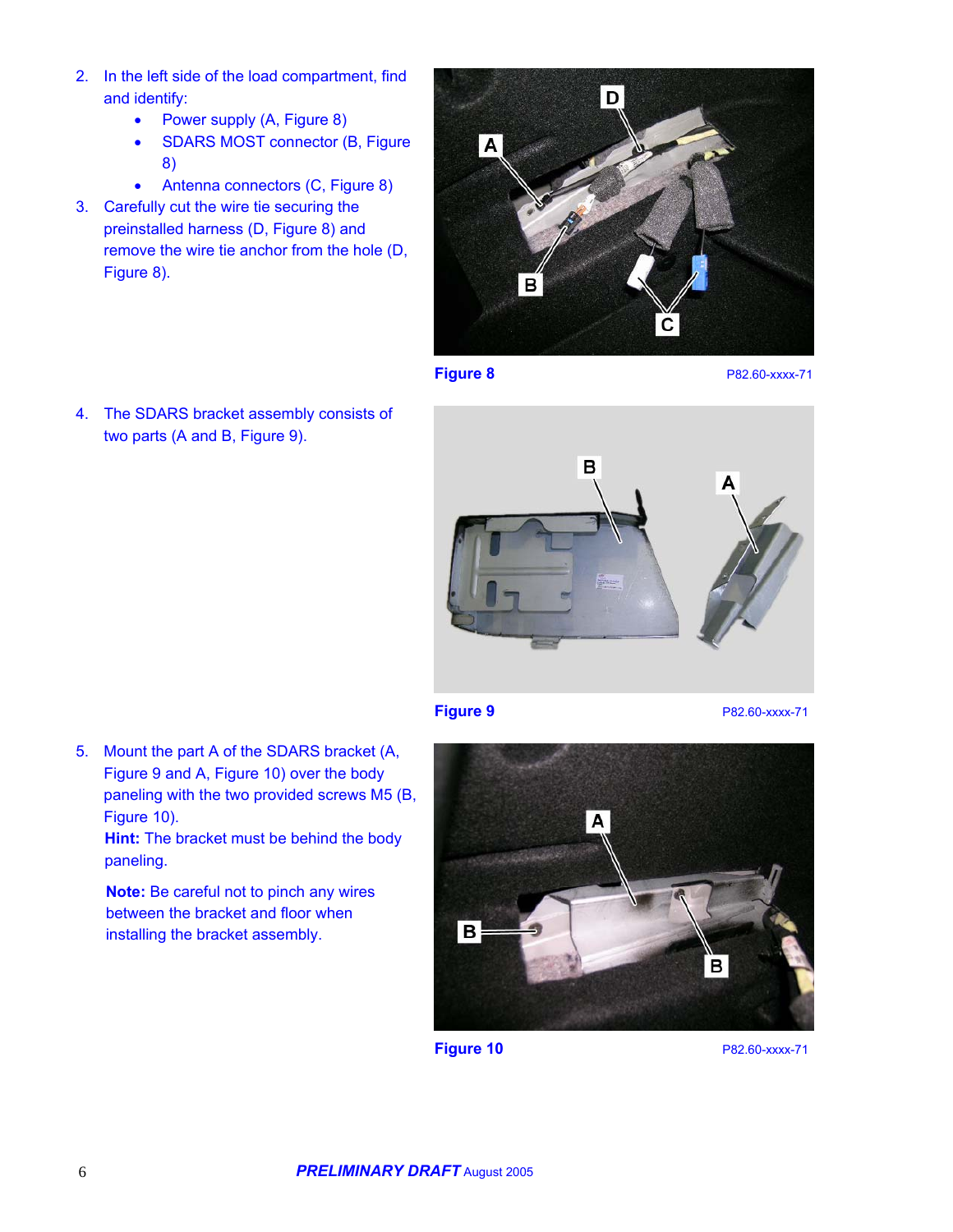6. Push back the insulating material in front of the SDARS bracket (A, Figure 11) as shown in Figure 11.

7. Affix two felt pieces (35x25 mm) on the bracket over the sharp edges as shown

(Arrows, Figure 12)



**Figure 11** P82.60-xxxx-71

A

**Figure 12** P82.60-xxxx-71

8. Fasten the MOST harness and the power supply cable (B, Figure 13) by the Omega tie-clip (Arrow, Figure 13) to the hole in the bracket (A, Figure 13).



**Figure 13** P82.60-xxxx-71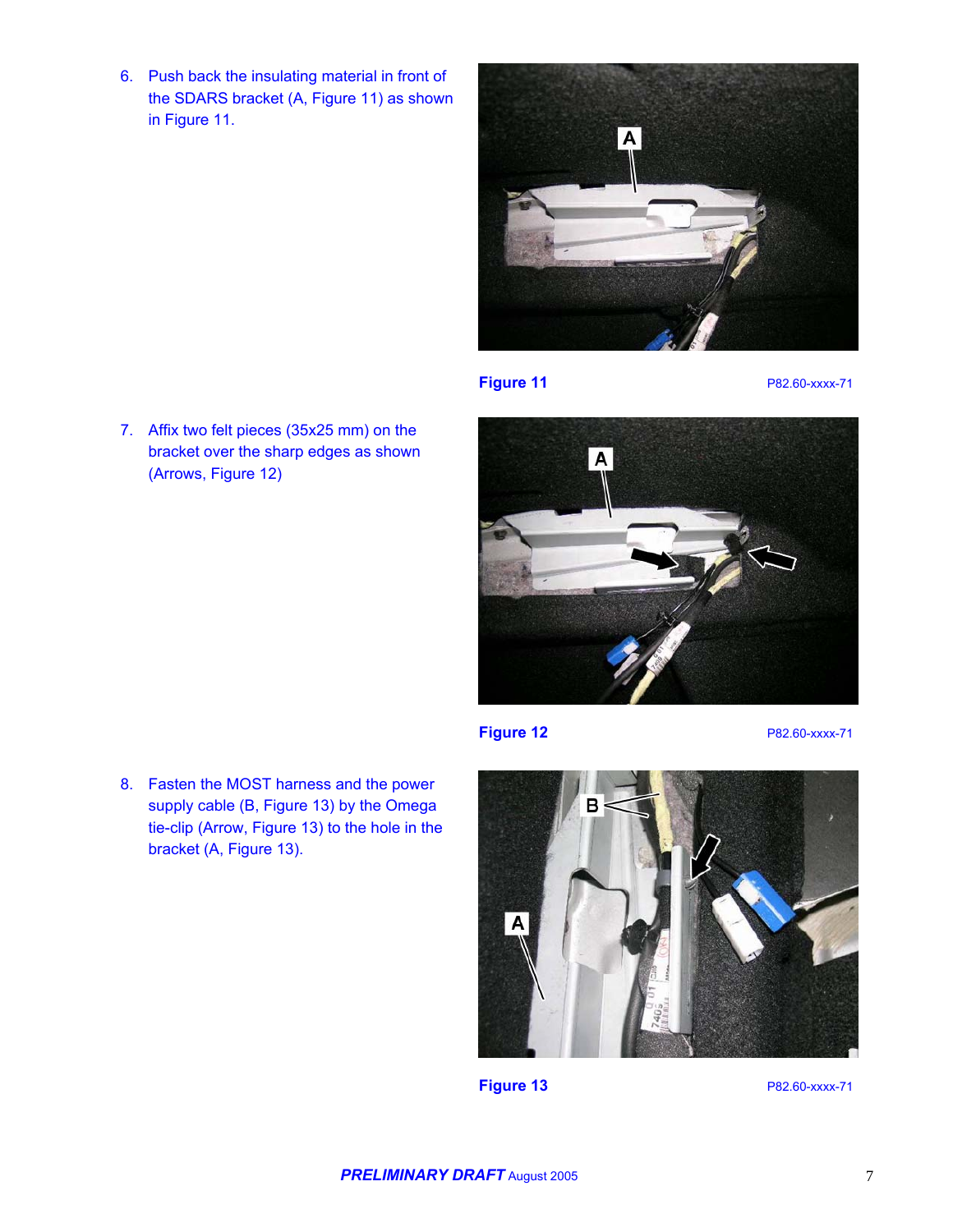9. Affix felt (150x70 mm) (Arrow, Figure 14) on part B of the SDAR bracket (B, Figure 14) as shown in Figure 14.



**Figure 14** P82.60-xxxx-71

10. Mount the SDARS control module (A, Figure 15) to part B of the bracket (B, Figure 15) with three M5 hex nuts (Arrows, Figure 15).



**Figure 15** P82.60-xxxx-71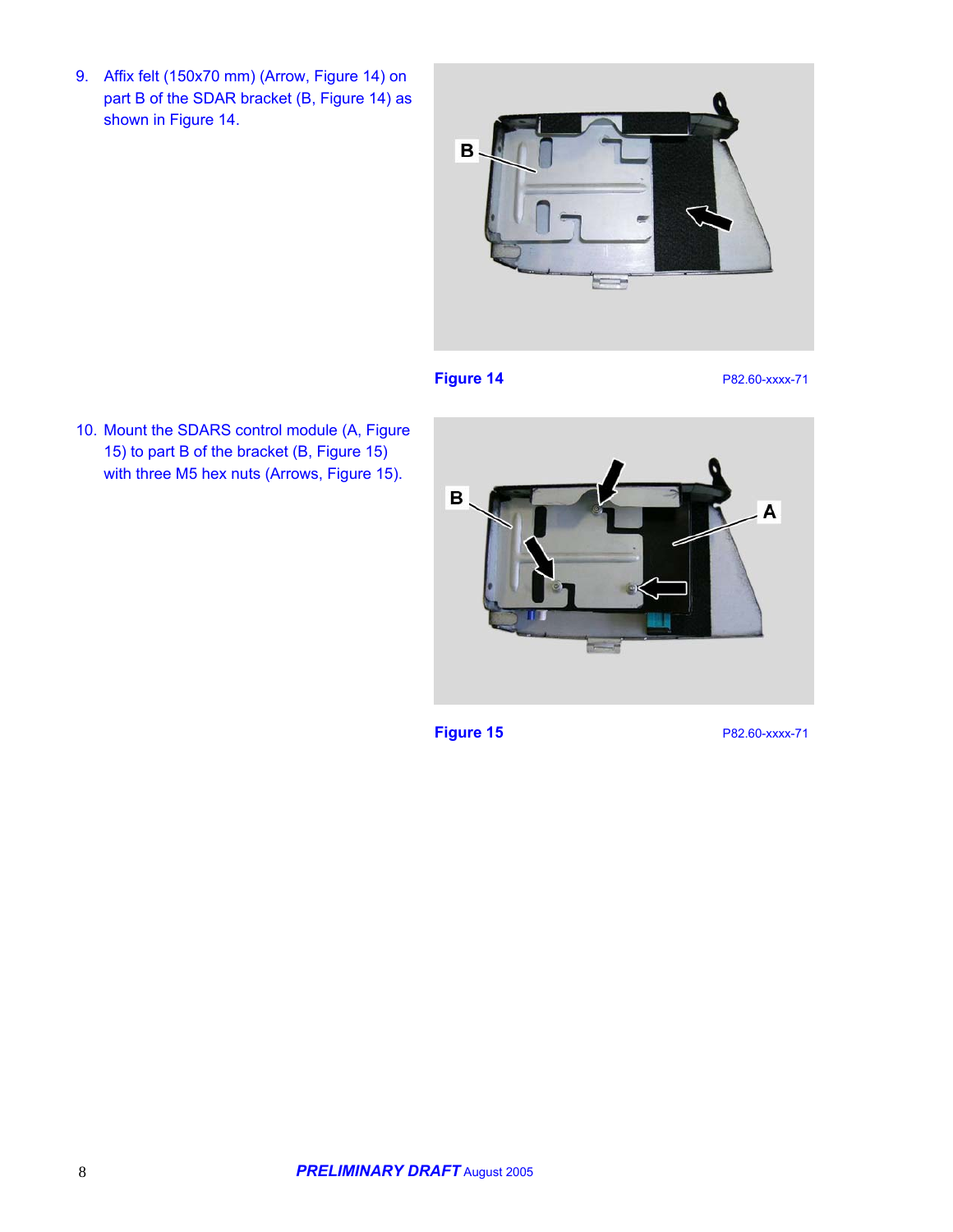**E. Connecting the** *1st generation* **SDARS control module with the** *2nd generation* **SDARS antenna** 

**Note: Before attaching the SDARS splitter, clean up the bracket surface.** 

- 1. Peel off the protective backing from the adhesive side of the SDARS splitter (A, Figure 16).
- 2. Affix the SDARS splitter (A, Figure 16) to the face of the bracket (B, Figure 16) at the position as seen in (A, Figure 16).
- 3. Connect the white and blue connectors of the SDARS splitter (A, Figure 16) to the like-color connectors of the SDARS control module (C, Figure 16).
- 4. Secure the cables of the SDARS splitter (A, Figure 16) with felt tape (Arrow, Figure 16) on the bracket (B, Figure 16)
- 5. Connect the 90° angled connector of the adapter cable included in the kit to the SDARS splitter (A, Figure 17).



**Figure 16** P82.60-xxxx-71



**Figure 17** P82.60-xxxx-71



**connector from the preinstalled antenna leads with the** *2nd generation* **antenna.**

antenna lead connector.

**NOTE!** 

8. Pull over the foam sleeves to the connectors for protection.

**Figure 18** P82.60-xxxx-71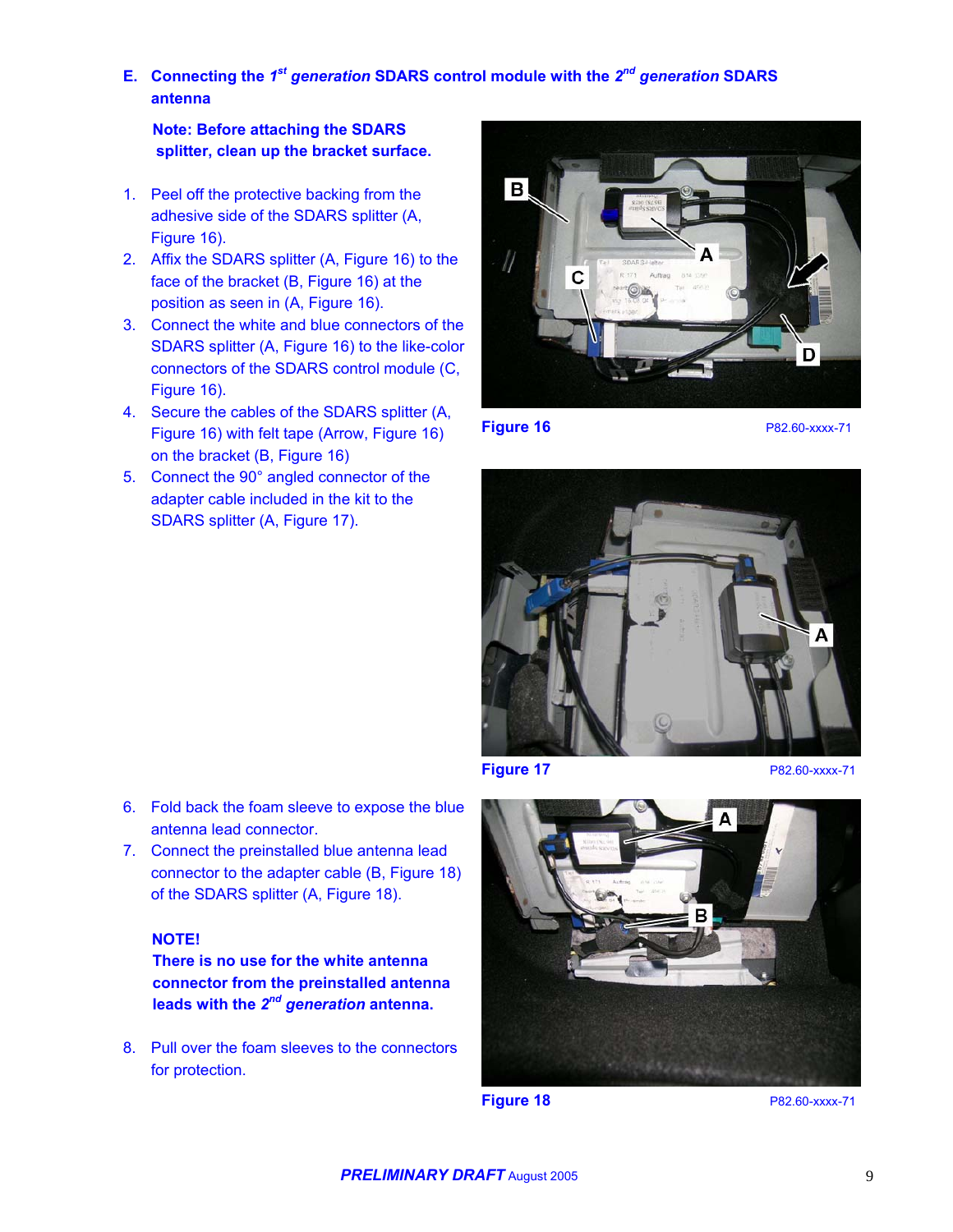### **F. Installing SDARS control module (part 2)**

1. Remove the expanding rivet from the back side of the left trunk area (A, Figure 19).



**Figure 19 P82.60-xxxx-71** 

- 2. Bring the latch of part B of the SDARS bracket (B, Figure 20) into the correct position, in order to insert into the slot of part A of the mounted bracket (A, Figure 20).
- 3. Route the SDARS antenna cable under the trunk cover (Arrow, Figure 20).

**Note:** Be careful not to pinch any wires when installing the bracket assembly.

4. Turn up part B of the SDARS bracket (C, Figure 20) and join the latch into the slot of part A of the mounted SDARS bracket (A, Figure 20).



**Figure 20** P82.60-xxxx-71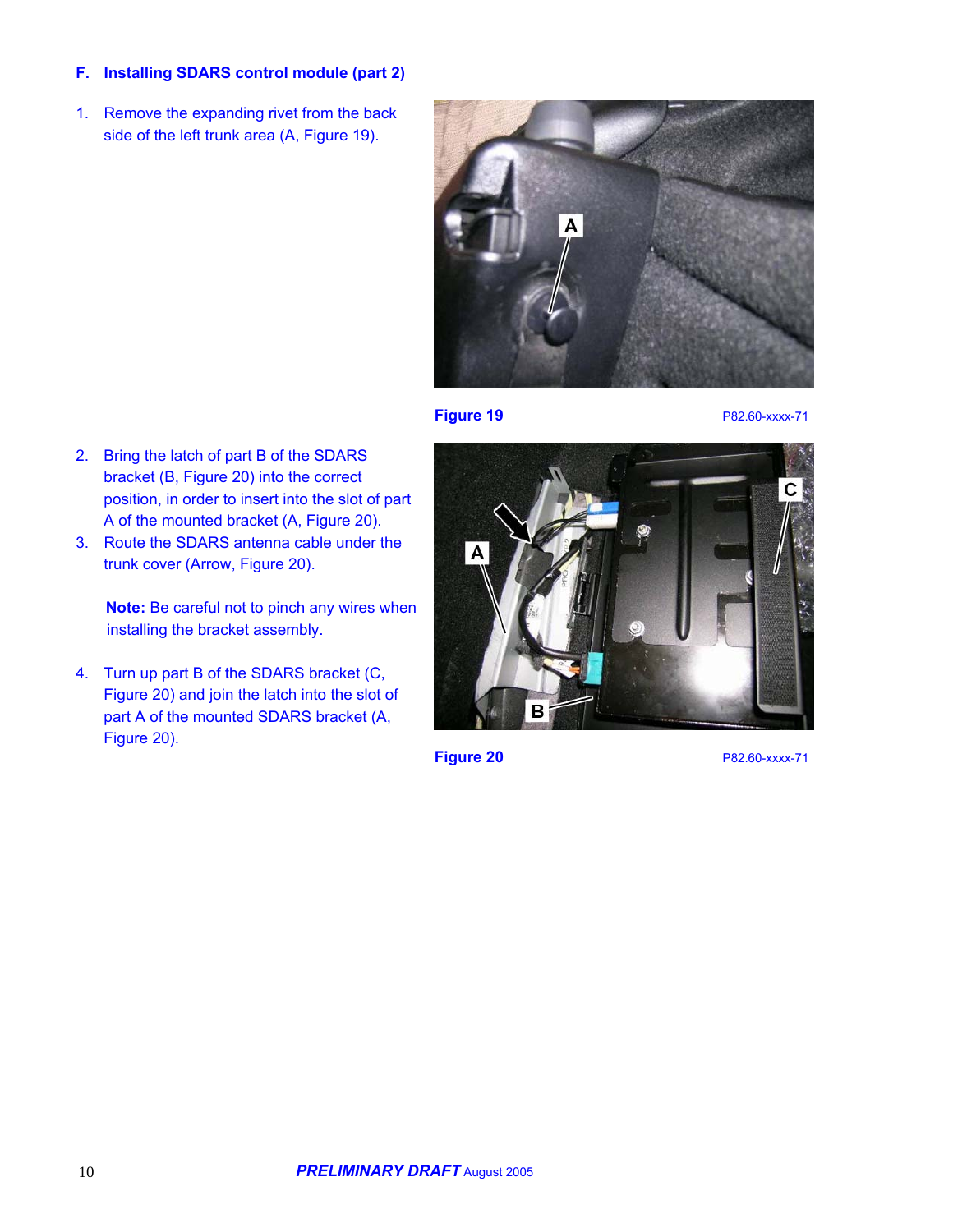5. Push the SDARS bracket carefully to the rear position and thread them into the latch (arrow, Figure 21), so the cables are not damaged.



**Figure 21** P82.60-xxxx-71

6. Pull back on the SDARS bracket part B until it touches the paneling. (Figure 22) **Hint: To prevent bonding, hold the paper** 

**between the Velcro on the SDARS bracket (B, Figure 22) and the trunk paneling while pulling back. Push down the bracket assembly during the mounting.** 



**Figure 22** P82.60-xxxx-71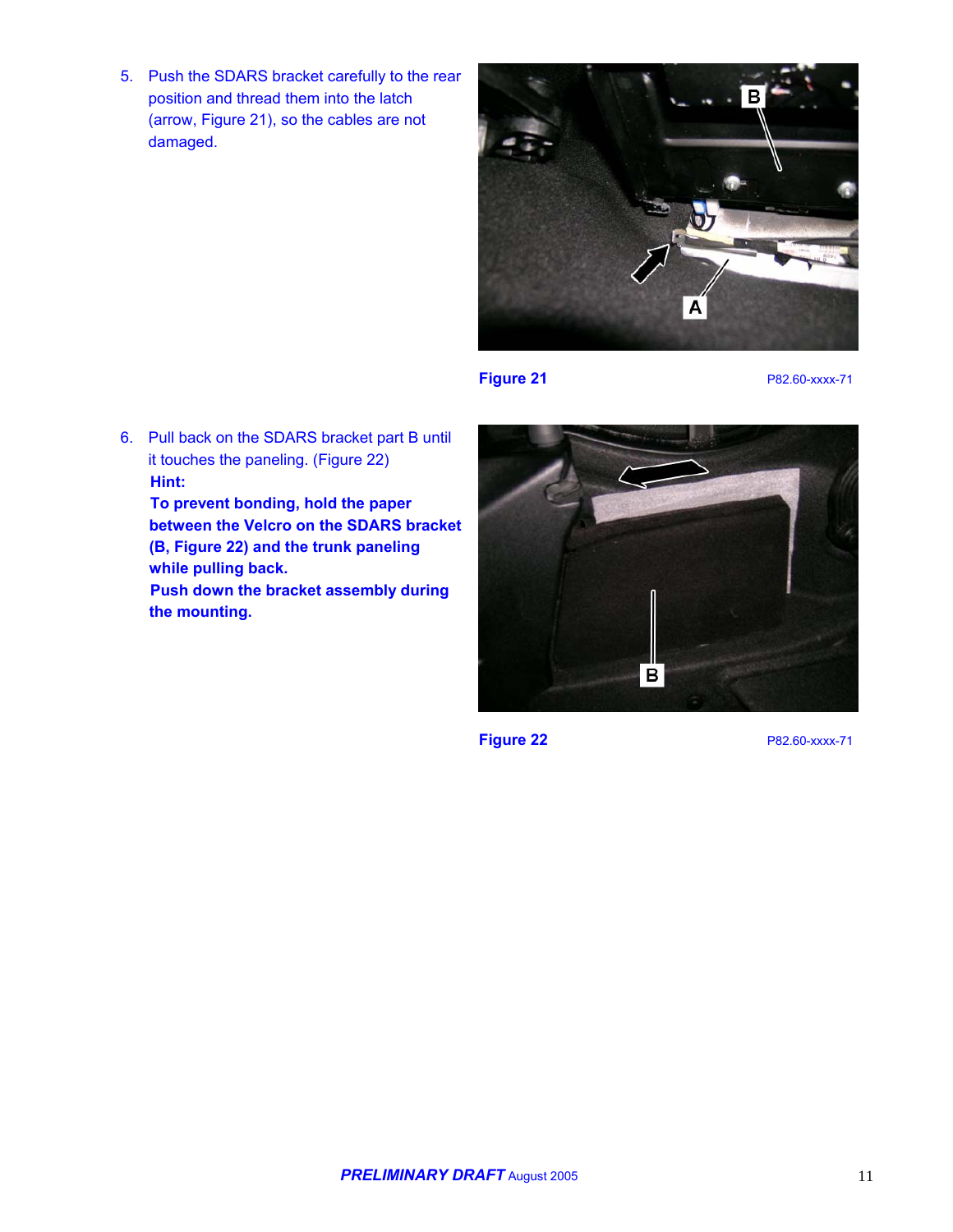7. Fasten the SDARS bracket (B, Figure 23) with the removed expanding rivet (A, Figure 23).



**Figure 23** P82.60-xxxx-71

8. Remove the paper and press the trunk paneling from behind on the SDARS bracket assembly (B, Figure 24)

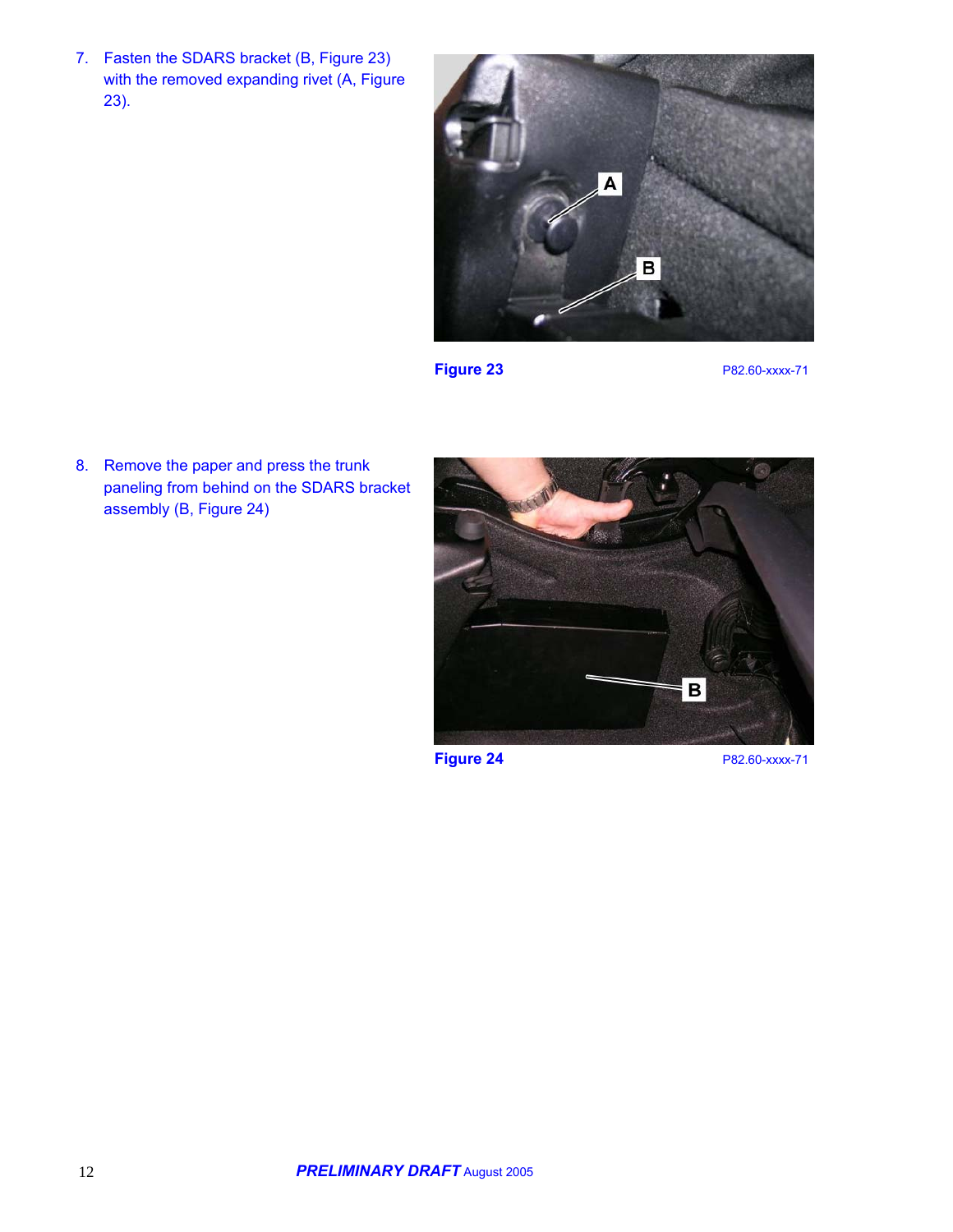#### **G. Installing the MOST optical fiber adapter and configuring the MOST optical fiber ring**

- 1. Remove the 13 M6 Torx bolts securing the equipment carrier (A, Figure 25).
- 2. Move equipment carrier (A, Figure 25) toward rear.



**Figure 25** P82.60-xxxx-71

3. Find and disassemble the SDARS optical fiber couplings (A and B, Figure 26) and configure the MOST ring according to Figure 28.

### **Note:**

**SDARS out: Connector "B" to NAVI or HU** 

- **SDARS in: From connector "A" or from MHI/VCS**
- 4. Check the fuse at slot 17 (Arrow, Figure 27) on rear SAM control unit with fuse and relay module (N10/2, Figure 27).





**Figure 27** P82.60-xxxx-71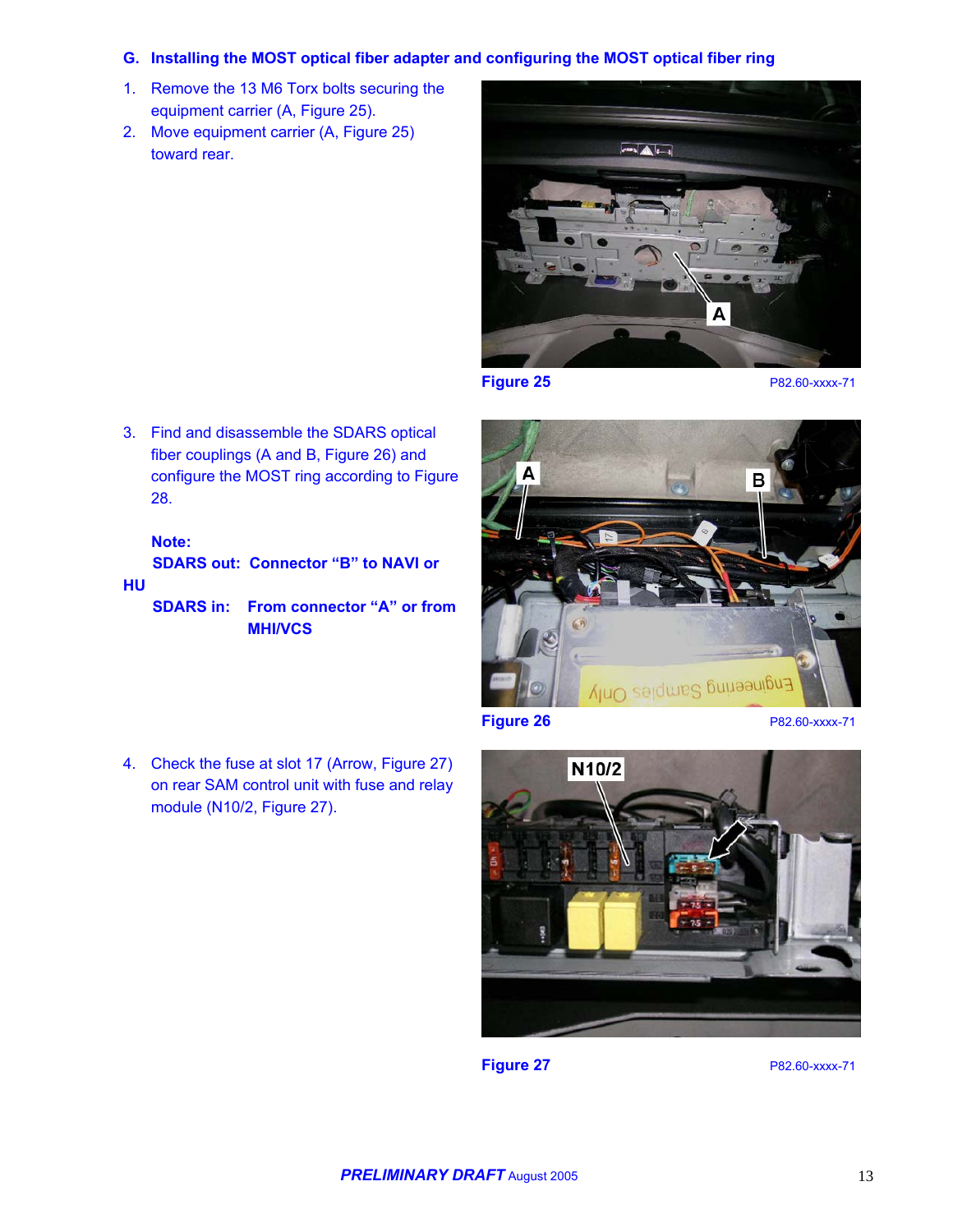# **H. MOST ring configuration**



**Figure 28** P82.60-xxxx-11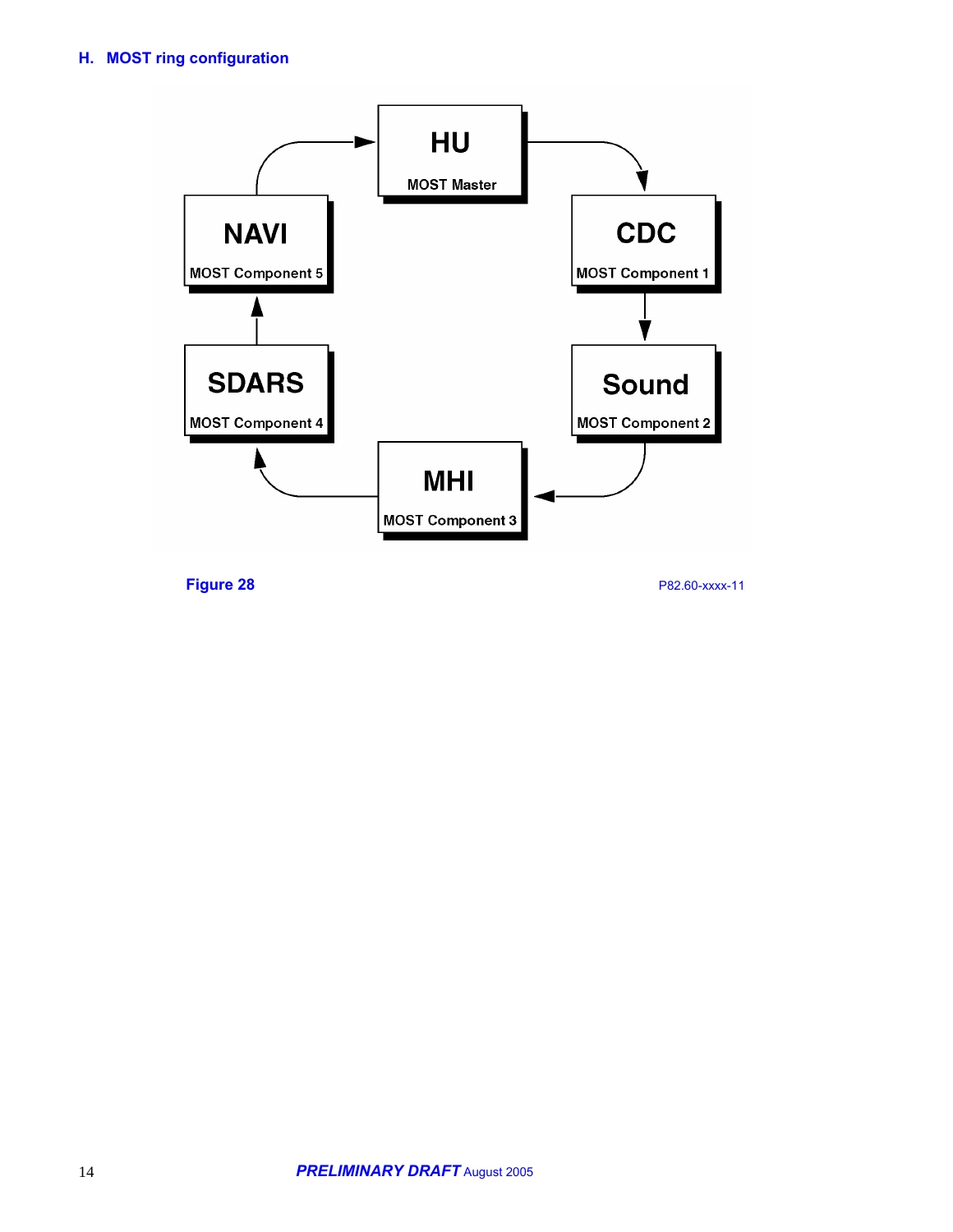### **I. Version coding**

- 1. Connect the Star Diagnosis to the vehicle and perform the version coding below.
- 2. Set the MOST ring configuration to match that of Figure 28 via path:

**Control units > Information and communication > Audio, video, navigation and telematics > AGW - Audio Gateway > Retrofitting of MOST components > F2: Restart of optical ring > Verify configuration of the MOST components, then press F2: Actual configuration of MOST components > F2: Continue > F3: Yes (To write the current actual configuration of the MOST components into the MOST master as the future specified configuration) > F2: Erase fault memory**

**Note**: The MOST ring configuration in Figure 28 is an example of a configuration including every component. Some installations will not include all the components shown in the example. If a component is not present, connect the preceding component to the component following the one not present.

#### **NOTICE!**

**Match the MOST ring configuration to Figure 28.** 

**Failure to have the configuration match Figure 28 will result in erroneous system operation and/or intermittent malfunctioning of some or all components in the ring. DO NOT alter the configuration in Figure 28 to match the vehicle configuration.** 

3. Check the DTC memory of all installed components and the head unit. Investigate and identify any present DTCs. Once identified, correct the source of the DTCs and clear the DTC memory.

**Note:** Powering up the newly installed system prior to version coding will set errors in the MOST ring configuration. Ignore these errors during the initial DTC check. If the DTCs return after clearing, a configuration error exists. Locate and correct the error.

4. Confirm no new DTCs are present in the MOST system group.

#### **J. Final assembly and function testing**

- 1. Verify proper Satellite Radio operation:
	- $\checkmark$  Audio is functional (radio and CD changer)
	- $\checkmark$  Satellite Radio display is present on the head unit
	- $\checkmark$  Sirius preview message is heard when Satellite Function is selected on the head unit<sup>1</sup>

<sup>1</sup> The vehicle must be in a geographic area that allows reception.

#### 2. Reinstall the trunk lid paneling.

- Refer to *WIS document*: AR68.30-P-8150 V, "Remove/install trunk lid paneling"
- 3. Reinstall the center trunk paneling.
	- Refer to WIS *document*: AR68.30-P-4810V, "Remove/install center trunk paneling"